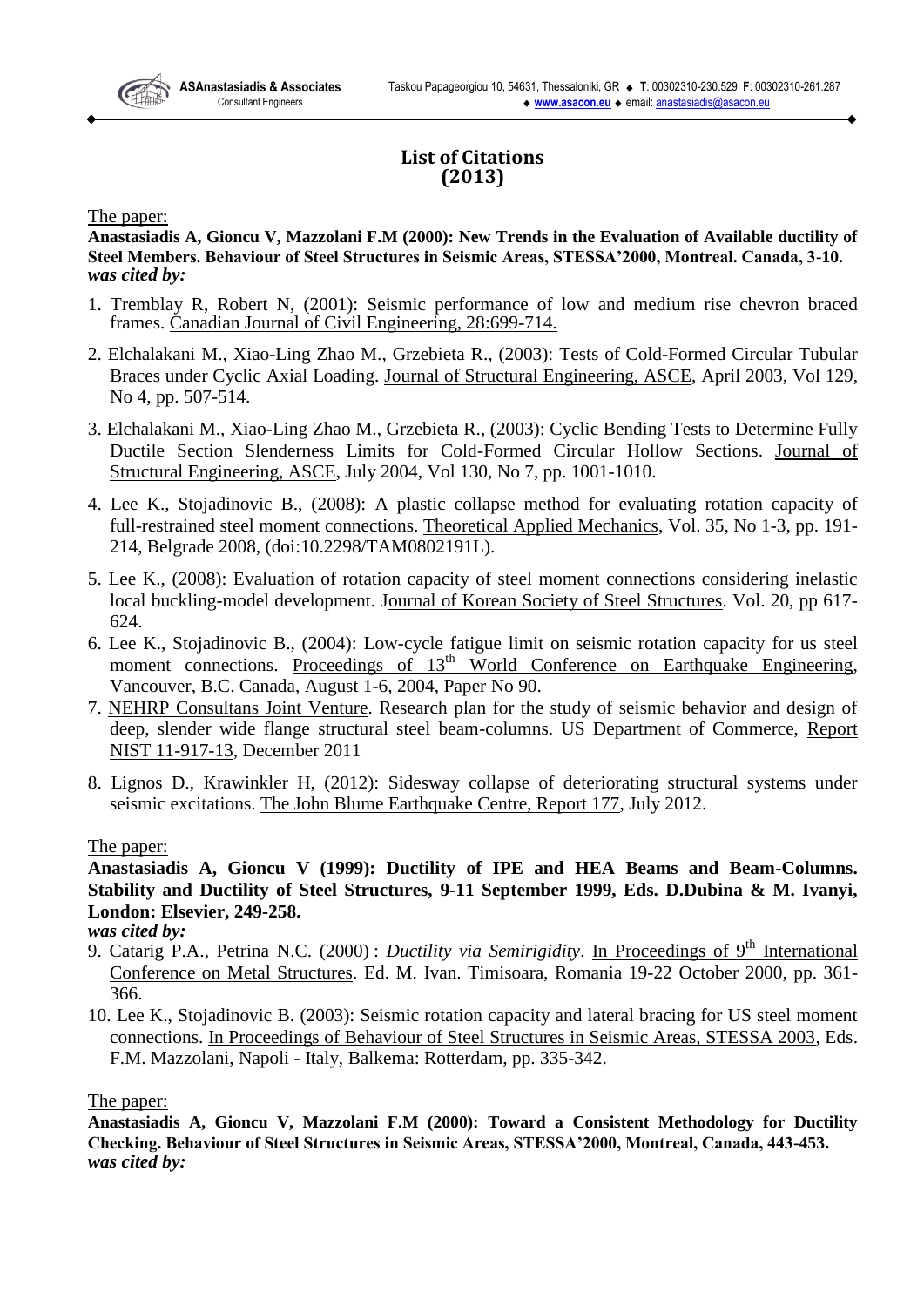- 11. Amadio C., Fragiacomo M., Rajgelj S., (2003): The effects of repeated earthquake ground motions on the non-linear response of SDOF systems. Earthquake Engineering and Structural Dynamics, 2003; 32:291–308 (DOI: 10.1002/eqe.225).
- 12. Fragiacomo M., Amadio C., Macorini L. (2004): Seismic response of steel frames under repeated earthquake ground motions. Engineering Structures, 26 (2004) 2021–2035, (doi:10.1016/j.engstruct.2004.08.005).
- 13. Amadio C., Fragiacomo M., Rajgelj S., (2003): The effects of repeated earthquake action on structures. Proceedings of 12<sup>th</sup> European Conference on Earthquake Engineering, Paper reference 756.

### The paper:

**Anastasiadis A, Gioncu V, Mazzolani F.M (1999): New upgrading procedures to improve the Ductility of Steel Moment-Resisting Frames. XVII Congresso, CTA, Napoli 3-5 October 1999, 193-204.** *was cited by:*

- 14. Pachoumis D.T., Galousis E.G., Kalfas C.N., Christitsas C.H., (2009): Reduced beam section moment connections subjected to cyclic loading: Experimental analysis and FEM simulation. Engineering Structures, 31 (2009) 216-223, (doi:10.1016/j.engstruct.2008.08.007).
- 15. Pachoumis D.T., Galousis E.G., Kalfas C.N., Efthimiou I.Z, (2010): Cyclic performance of steel moment-resisting connections with reduced beam sections - experimental analysis and finite element model simulation. Engineering Structures, 32 (2010) 2683-2692. (doi:10.1016/j.engstruct.2010.04.038).
- 16. Sabia D., Rivela D., (2003): Normativa sismica. Ordinanza 3274 del 20-3-2003. Edifici in acciaio. *www.regione.piemonte.it/protciv/.../sabia/.../sabia\_al2....*
- 17. Scibilia N., Navarra G. (2003) : *Seismic response of steel frames with reduced beam sections.* Proceedings of the Behaviour of Steel Structures in Seismic Areas, STESSA 2003, Eds. F.M. Mazzolani, Napoli - Italy, Balkema: Rotterdam, pp. 335-342.

# The paper:

#### **Anastasiadis A, Gioncu V (1998): Influence of Joint Details on Local Ductility of Steel Moment Resisting Frames. 3rd Greek National Conference on Steel Structures, 1998, 311-319.** *was cited by:*

- 18. Pachoumis D.T., Galousis E.G., Kalfas C.N., Christitsas C.H., (2009): Reduced beam section moment connections subjected to cyclic loading: Experimental analysis and FEM simulation. Engineering Structures, 31 (2009) 216-223, (doi:10.1016/j.engstruct.2008.08.007).
- 19. Pachoumis D.T., Galousis E.G., Kalfas C.N., Efthimiou I.Z, (2010): Cyclic performance of steel moment-resisting connections with reduced beam sections - experimental analysis and finite element model simulation. Engineering Structures, 32 (2010) 2683-2692. (doi:10.1016/j.engstruct.2010.04.038).
- 20. Faggiano B., Mazzolani F.M. *(1999): Proposals for improving the steel frame ductility by weakening.* XVII Congresso, CTA, 3-5 October 1999, Napoli, Italy, pp.269-280.

The paper:

21. Tamai H., Tokamatsu T., (2005): Cyclic loading tests on a non-compression brace considering performance-based seismic design. Journal of Constructional Steel Research, 61 (2005) 1301–1317, (doi:10.1016/j.jcsr.2005.01.009).

**Truta M, Mosoarca M, Gioncu V, Anastasiadis A (2003): Optimal design of steel structures for multilevel criteria. Behaviour of Steel Structures in Seismic Areas, STESSA2003, Napoli. Italy, 63-69.** *was cited by:*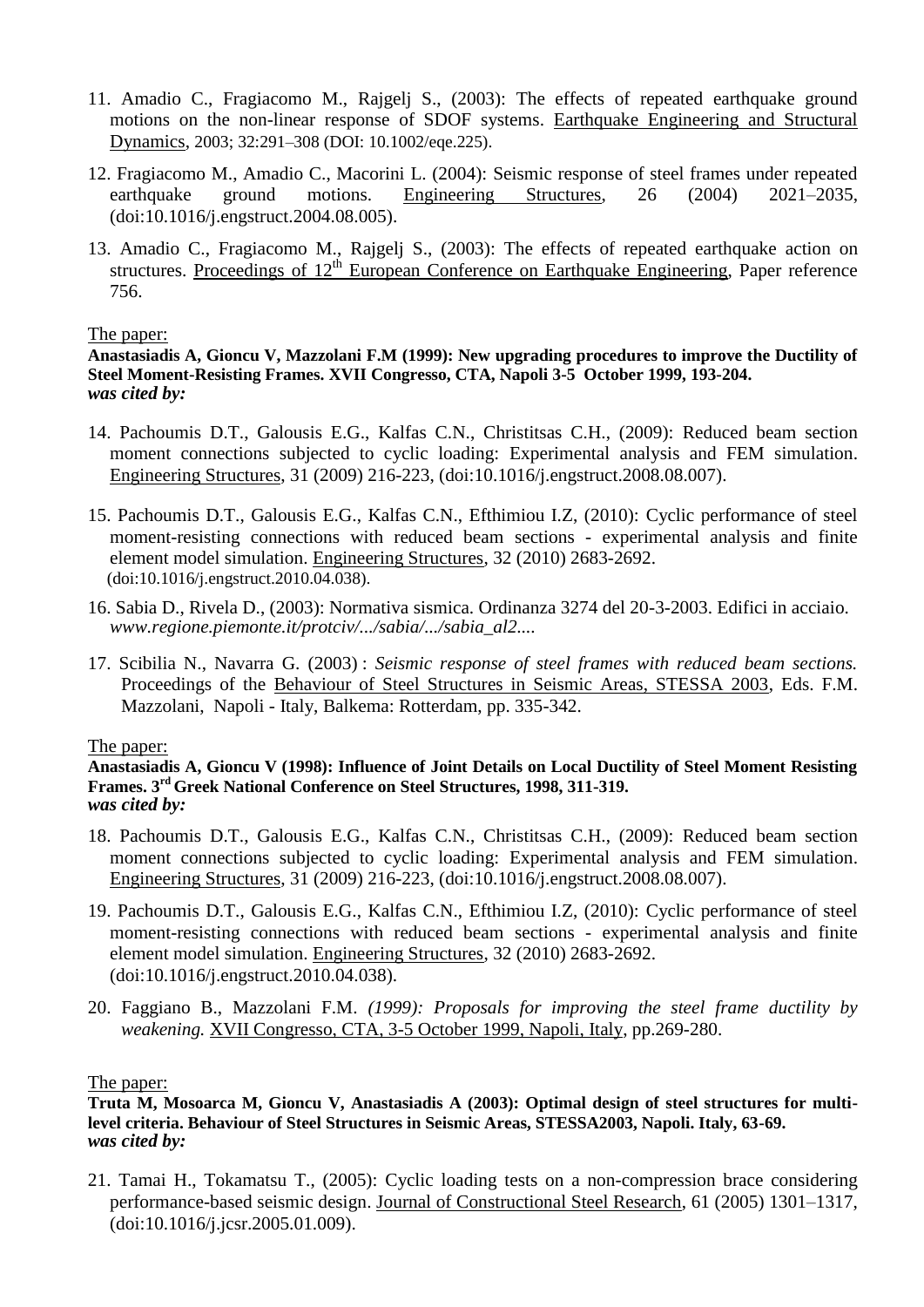The paper:

**Anastasiadis A, Mateescu G, Gioncu V, Mazzolani F.M (1999): Reliability of Joint Systems for Improving the Ductility of Moment Frames. Stability and Ductility of Steel Structures, 9-11 September 1999, Eds. D.Dubina & M. Ivanyi, London: Elsevier, 259-268.** *was cited by:*

- 22. Faggioano B., Landolfo R.: Seismic analysis and design of steel MR-frames with "dog-bone" connections. Proceedings of 12<sup>th</sup> European Conference on Earthquake Engineering, Paper reference 309.
- 23. Mistakidis E., Bosiljkow V., DeMatteis G., Dinu F., Fischinger M.: Structural integrity of buildings under exceptional earthquakes. Proceedings of the COST-C12 Conference, Lisbon, April 2002.

### The paper:

**Anastasiadis A, Mateescu G, Gioncu V (2000): Improved ductile design of steel MR-frames based on constructional details. In Proceedings of 9th International Conference on Metal Structures. Ed. M. Ivan. Timisoara, Romania 19-22 October 2000, 367-376.** *was cited by:*

24. P . Alexa and I . Ladar: Performance based analysis of RBS steel frames. Proceedings of Challenges, Opportunities and Solutions in Structural Engineering and Construction. CRC Press 2010. (DOI: 10.1201/9780203859926.ch25).

### The paper:

### **Anastasiadis A, Mosoarca M, (2010): Vulnerability Assessment of R/C Buildings for Earthquake Insurance Purposes. Recent Advances in Risk Management, Assessment and Mitigation, RIMA' 10, 20-22 April 2010, Bucharest, Romania, pp. 126-131.** *was cited by:*

25. Popa V., Badea V., Barna M. (2011): instruments and techniques used in the implementation of natural disaster risk response project. Polish Journal of Management Studies, Vol. 4, pp 42-52.

#### The book chapter:

**Gioncu V, G. Mateescu, D. Petcu, A. Anastasiadis (2000): Prediction of available ductility by means of local plastic mechanism method. DuctRot computer program. Chapter 2.1 in " Moment Resistant Connections of Steel Buildings in Seismic Areas", Ed. F.M. Mazzolani, E & FN London. 95-146.**

- *was cited by:*
- 26. Grecea D., Stratan A., Ciutina A, Dubina D. (2004): Rotation capacity of MR beam-to-column joints under cyclic loading. Proceedings of Connections in Steel Structures V, Amsterdam, June 3- 4, 2004.
- 27. Coelho G., Biljaard FSK. (2010): Behaviour of high strength steel moment joints. Heron, 55 (1), pp 1-32. [\(DOAJ\)](http://www.doaj.org/doaj).
- 28. Coelho G., Biljaard FSK. (2010): High strength steel in buildings and civil engineering structures: design of connections. Advances in Structural Engineering. [Volume 13, Number 3 / June 2010.](http://multi-science.metapress.com/content/jmwk3355254m/?p=642b33ad996e4d7aae01d28d82526dcd&pi=0) DOI 10.1260/1369-4332.13.3.413.